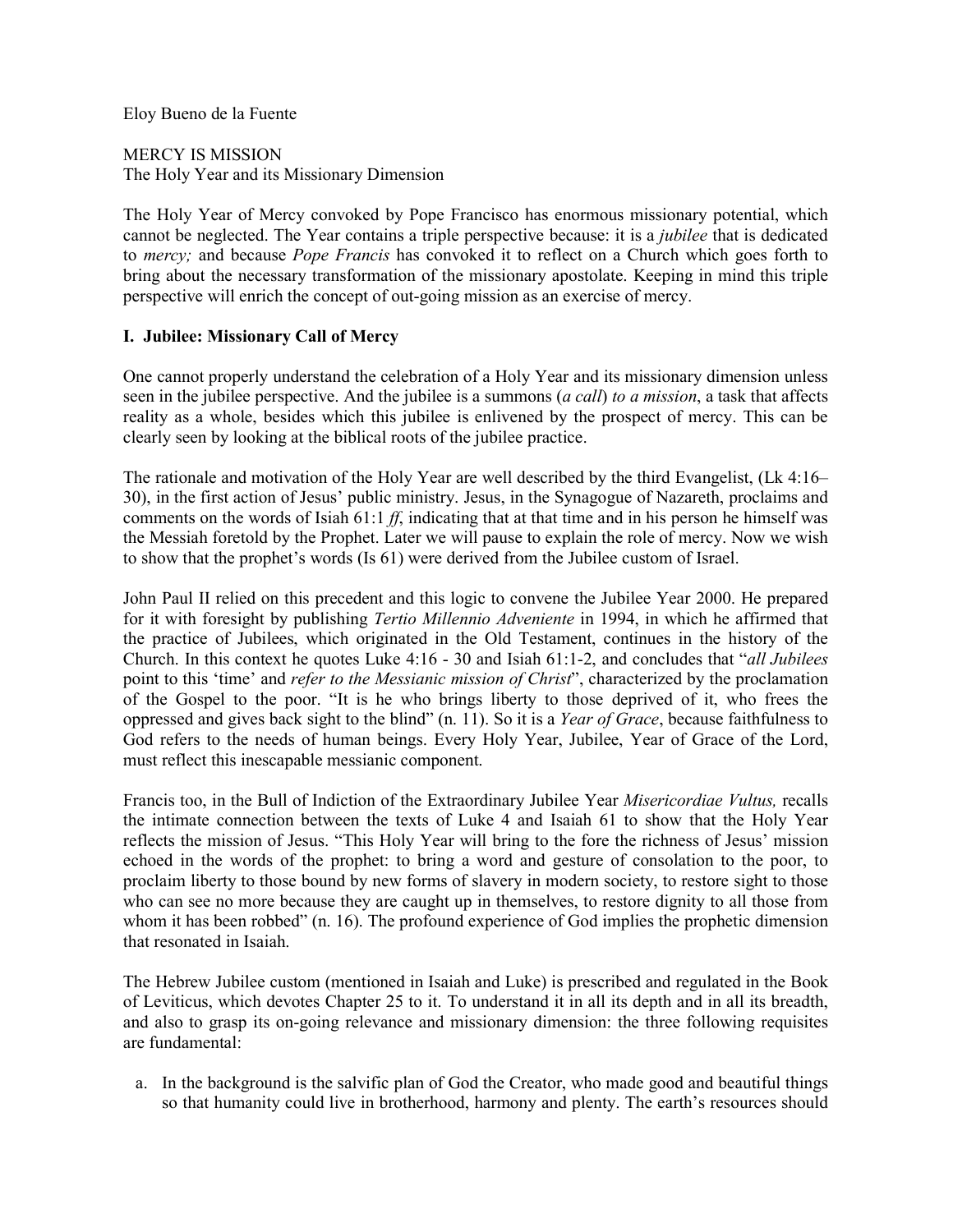enable the human family to exist: the permanent celebration at the House of the Father was synthesized by the symbols of Paradise and the Sabbath.

Now, that harmony was lost because violence introduced fragmentation, selfish appropriation, mutual accusations, the submission of others.... So we should remember that original ideal, celebrate it and, as far as possible, implement it.

- b. Thus, the Jubilee Year: "was a time dedicated in a special way to God. It fell every seventh year" (n. 12) to actually experience what God had wanted at the beginning: the cancellation of all debts, that the dispossessed recover their land, that slaves be set free, even the land itself be freed from human exploitation and so be left fallow.... God's goal is truly *universal in its scope and intensity*, so that there can be no barrier, nor any periphery remaining at the margins of God's project of life.
- c. The importance, urgency and extent of the task to be realized calls for publicity, convocation, *commission and mission*: "You shall proclaim liberty throughout the land to all its inhabitants" (Lev 25:10). It cannot be reduced to the private sphere, the intimate or "spiritual" level. It is addressed *to all* and concerns the most basic dimensions of life (and livelihood), and interpersonal relations which ensure that people co-exist without exclusion or abuse.

For the jubilee custom, and all it implies, to become reality and not fall into oblivion or disuse there must be people who feel called and are ready to undertake the task as their mission in life. It is within this logic that the texts of Isiah 61 and Luke 4 must be understood. In both cases Grace and Mercy are present; both of which encounter so much difficulty in opening a way in reality. Thus, in both cases the Spirit's role and action have proven crucial. Throughout the history of salvation the Spirit has played a unique role in ensuring the generous communication of God; in overcoming the obstacles that hinder the Coming of the Reign of God.

Against this background the novelty of the New Testament shines out (again resuming the Old Testament). The comparison of the two texts bears witness to the singularity of the New Testament Jubilee because the action of Jesus surpasses that of the Vetero Testament source. Isiah 61:1-3 contains a hope-filled proclamation addressed to the returnees to Palestine after the Exile, who needed encouragement and hope:

"The Spirit of the Lord God is upon me, Because the Lord has anointed me, To bring good tidings to the afflicted; He has sent me to bind up the brokenhearted, To proclaim liberty to the captives, and the opening of the prison to those who are bound; To proclaim the Year of the Lord's favour" (*TMA*, n. 11). "And the day of vengeance of our God, To give comfort to all who grieve; To comfort those who mourn in Zion And give them a garland instead of ashes, oil of gladness instead of mourning… (Is 61:1-3).

According to the third Gospel Jesus went to the Synagogue of Nazareth at the beginning of his messianic mission. After perceiving the dejection of the followers of the Baptist and having seen that the crowds were like sheep without a shepherd and burdened with shortcomings and infirmities,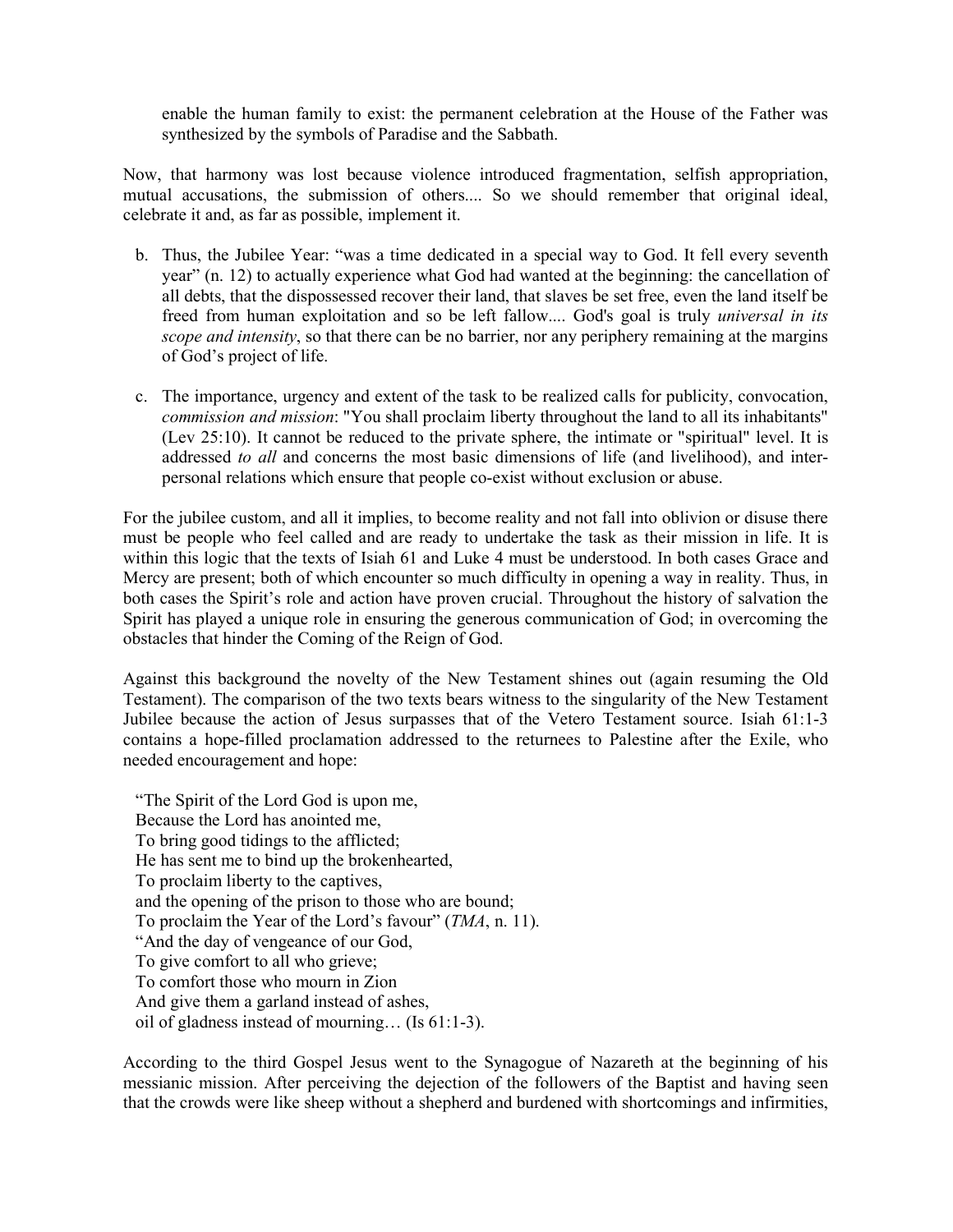Jesus began by proclaiming, and calling for, the Jubilee of the Definitive Time. In view of those particular people one can understand the full scope of the messianic mission of Jesus:

"The Spirit of the Lord is upon me. He has anointed me to bring good news to the poor, to proclaim liberty to captives and new sight to the blind; to free the oppressed and announce the Lord's year of mercy" (Lk 4:18-19).

The Evangelist states that Jesus was reading the text of Isaiah. Indeed it announces a joyful message to the wretched and miserable because it is the Holy Year, the Year of Grace, the Jubilee Year. But it has passed over an expression in the Vetero Testament text: the allusion to vengeance, to revenge, to disquiet. Such words could not flow from the lips of the One who above all praises the unconditional goodness of the Father, whose way of being cannot be encountered other than through the Son who lives in his intimacy. The Christian Gospel seeks to reveal the Father's face. Only in the light of the mission of the Son can we understand the full meaning of mercy, as regards God and as regards human beings.

## **II. MERCY IS NOT ONLY MISSION – IT** *IS* **MISSION**

Mercy is essentially mission that "goes forth" because it prevails over self-referentiality; the temptation so often denounced by Francis. Self-referentiality puts one's selfish interests, wants and desires at the center; with respect to that center everything else and all others are subordinate and lose importance and relevance, they are reduced to something that is at one's disposal. To recognize the other person in his/her dignity means abandoning the center, going out to meet others, to respond to the call of others, their appeals.

That is mercy. The etymology of the Latin term is very significant: it assumes and combines two terms, *miseri* (miserable, wretched) and *cor* (heart). It therefore means *exchanging one's heart with that of the person one meets* who *is in need* - despondent, marginalized. These *miseri,* who cause me to approach them, can be described or identified in the following three ways:

a. - they are wretches who are alienated from God, either because they are living in sin or because they deny God; in both cases they lack the deep experience of grace. God's grace which opens the horizon and gives hope to human existence;

b. – misery can also take the form of illness, loneliness, neglect, poverty, injustice, manipulation, oppression...; in all these situations the essential gift of life and love seem to have disappeared leading to a dead end, from which it seems there is no escape or solution;

c. - human beings have shortcomings and aspirations even if they have had their fair share; although a person may not deserve anything from the criterion of justice, yet he/she awaits something extra to complete his/her happiness.

Furthermore to have Mercy upon another becomes a token, *a sign, of love*. Love is not something abstract or generic, since it must confront reality in its darkest, negative aspects. That is when love manifests itself as *mercy, because then it never holds back or flinches or is resigned*: to those who reject God's offer, it responds by offering greater love, seeking requital like a lover; faced by a dead end or impasse in some inhuman situations love becomes mercy when it can relieve those who are suffering. It is ever ready to stand up to evil, resist its oppressive power, over-come it by opening new and unsuspected possibilities....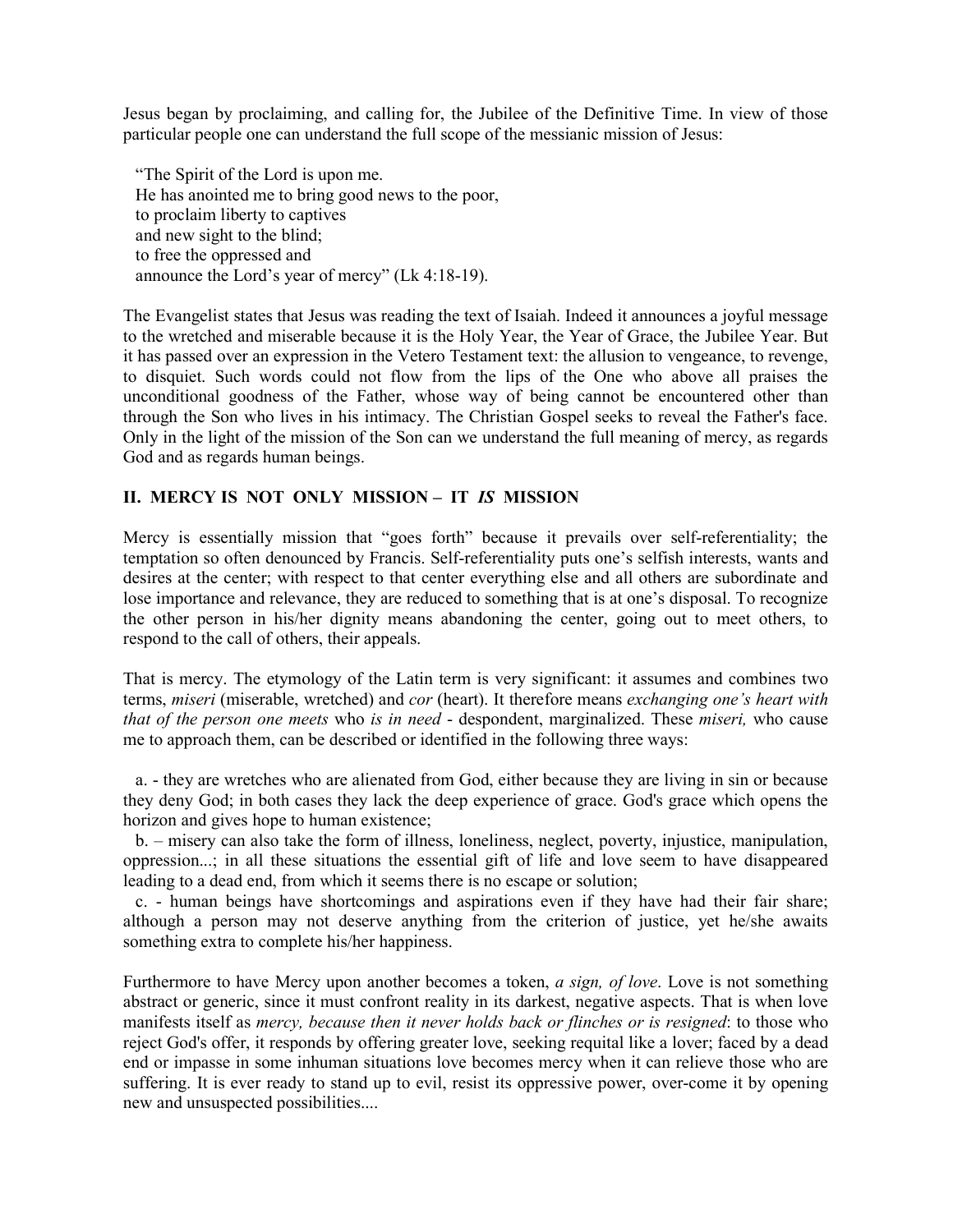Mercy shows that love is able to reach far beyond what seemed unthinkable, in a dynamic output that passes *through evil to create a new world*, to renew the world in light of the original plan of God the Creator. Mercy defeats evil. So, from this point of view, it reveals God's most divine love for his creatures to the point of being fully on their side when they are threatened by evil: should they be in danger he cannot leave them on their own.

# **God Is Missionary by Being Merciful**

The Old Testament uses striking images to express the depth and truth of the love that becomes mercy in others and flows from them. It is without doubt anthropomorphism but that does not take away from its value and content. One cannot speak of God other than through human concepts. In Hebrew the terms for *mercy* and female *entrails* have the same root (*rahamim*), and this indicates that the merciful action of God is an expression of the shock his maternal entrails experience before the suffering of his children. Above all the prophets have made clear God's passion for the human being, a passion equal to that of the maternal womb for the children it has born. Even so God's sentiment is stronger and more intense than that of women. This is expressed clearly in Isaiah 49:14: though a woman may forget the child of her womb, and have no compassion on it, God never would. God, we could say, is *beside himself, for the other* who is distant or in need.

*Mercy* is always *a way forward*, *it de-centralizes,* thus opening a universal horizon. It therefore overcomes barriers, borders and boundaries to go to meet the other in his/her practical situation. This is what motivates and nourishes the messianic mission of Jesus and the proclamation of the Reign of God: God reigns when he is beside the poor, those who mourn and those who are hungry, to assert their dignity and claim their rights in the face of all odds. Mercy is mission in the peripheries, walking with the inhabitants.

The wretched and miserable occupy a privileged place in the heart of God. To them God directs "his first mercy", says Francis thus making his own the words of John Paul II. Mercy is not indifferent but sensitive to peoples' different needs, and expresses its preferential esteem. "Mercy: the ultimate and supreme act by which God comes to meet us. Mercy: the fundamental law that dwells in the heart of every person". Francis rightly says: "Mercy: the word reveals the very mystery of the Most Holy Trinity" (*Misericordiae Vultus*, n. 2). Mercy is the peculiar way God acts in history, it shows us a God who always goes forth; a missionary God. That he is a missionary God, from his most original paternity, is revealed in the action of the Son and of the Spirit.

And Origen in the third century explained the Incarnation from the aspect of the mercy and compassion God had experienced in eternity, a feeling that is attributed both to the Father and to the Son. He descended to earth out of compassion for the human race. He took on our suffering before suffering on the Cross and before assuming human flesh, because had he not suffered first he could not have mixed in human life. First, he suffered, then he descended to earth and became visible. What kind of suffering had he to endure for us? Love is passion. This applies not only to the Son, but also to the Father who sent him: And the Father himself, the God of the universe, does He not suffer in his own way? ... The Father is not impassive, when invoked he sympathizes with us and suffers for us. He suffers the suffering of love; pain that does not correspond to the greatness of His Being and he supports human suffering for us.

Therefore mercy, prompted both by the suffering and needs of others*, makes God come out of himself*, of his own happiness, to bridge the distance that separates Transcendence from immanence. This dynamic is visible in the Old Testament and continues in the mission of the Son and of the Spirit.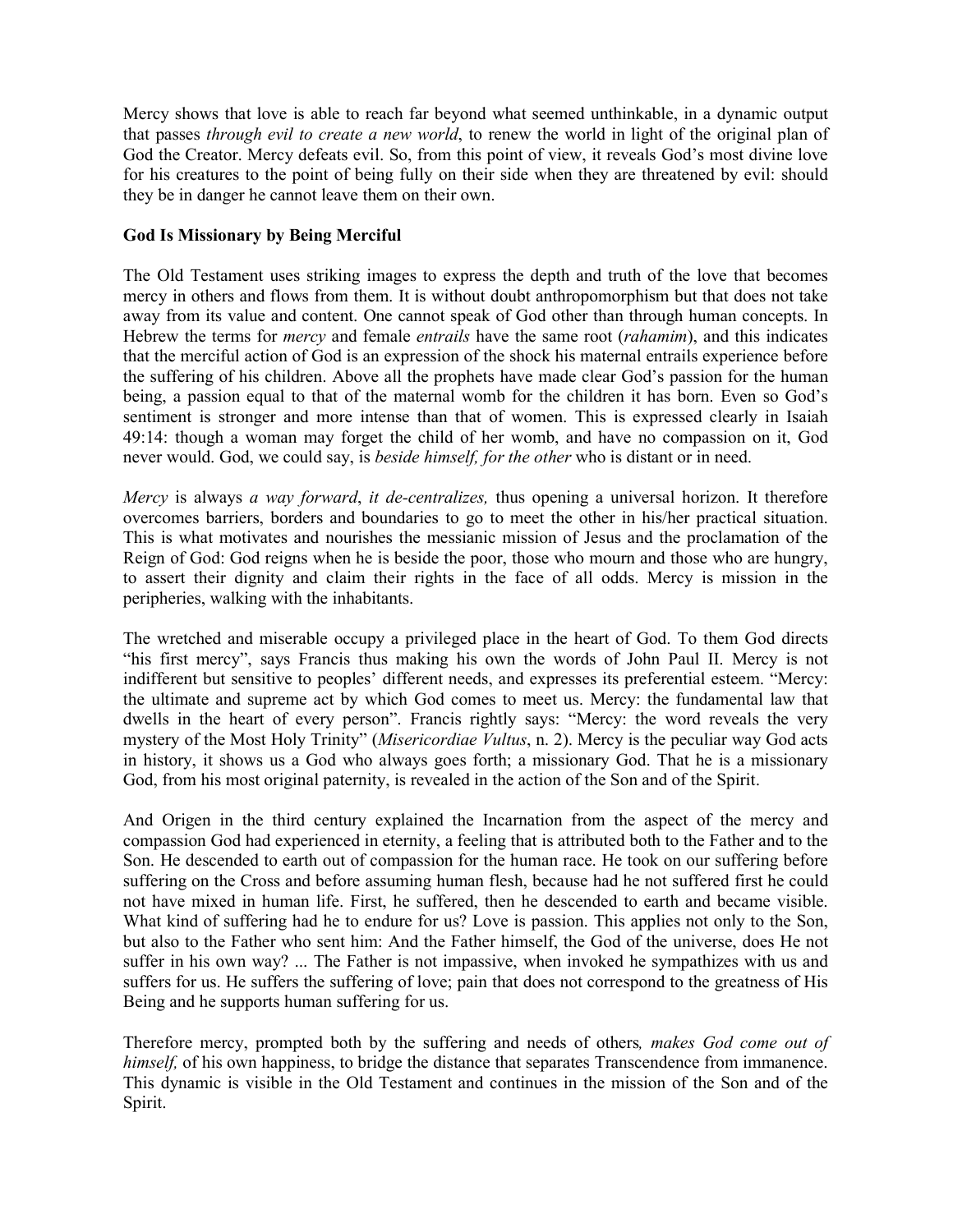A careful reading of the Old Testament confirms that God is the protagonist of the whole narrative; a God who overcame self-referentiality to become a pilgrim among mankind, among his people. Let us note some significant moments:

a. - when humanity was forced to leave Paradise, when evil seemed to have prevailed, God the Creator was present in history in the form of a promise in order to curb evil and achieve the restoration of *all* things. At that crossroads "God did not wish to leave humanity alone in the throes of evil" (*Misericordiae Vultus*, n. 3);

b. - when the tribes that gave rise to Israel were suffering in Egypt, Yahweh *took steps* to deliver them from slavery by opening the way to freedom;

c. - in the harshness of the desert Yahweh advanced with them: "I have been moving about in a tent for my dwelling*", living as a nomad* like the Israelites, without complaint or regret (II Sam 7:6 *ff*);

d. - when the stalwart sons of the people were exiled to a foreign land, Yahweh himself left the Temple *to walk* in the pain of exile, sharing the anguish of his children, and *raising hopes* of a return to the homeland.

#### **The Son and the Spirit: missionaries of the Father**

The God who goes forth, itinerant and missionary, did not hesitate to send the Son and the Spirit, from that time the commitment of God became more radical, more consistent. Rightly, theology has spoken of the missions of the Son and Spirit. These missions must be seen in their concrete and historical sense, so that they are not reduced (as has sometimes happened in traditional theology) to a play on matching concepts. It is a *mission, motivated by mercy*, which reaches out to humanity in dramatic situations in order *to face and overcome evil*, and re-create the human being and the whole of reality.

The Son is sent in to the world to the point of taking on human flesh, "in the likeness of those subject to the sinful human condition" (Rom 8:3), i.e., he had to be like his brothers, in order to be the "High Priest faithful to God" (Heb 2:17). Francis says Mercy is the engine that underpins the whole of Jesus' activity, which is defined as a messianic mission. When he forgives sinners, when he heals the sick, when he feeds the hungry, when he restores sight to the blind, when offering solidarity to the poor ... he is showing *the power of mercy*; that is, because he never steps aside, because he does not hesitate to pass through evil, he is actually fulfilling the original plan of God and the meaning of the Jubilee he proclaims. The Holy Spirit too is sent as an expression of mercy. So it acts as the protagonist in the messianic mission of Jesus. In fact Jesus is the Christ, the Messiah, because he has been anointed by the Spirit to carry out his mission, as already indicated. From the Spirit proceeds the power with which Jesus confronts the anti-Christ.

## **The Paschal Mystery, height of mercy and missionary dynamism**

The merciful action of the Trinity reached its climax in the Resurrection of Jesus. It is the definitive proof that God in His love is not overcome by evil, because he has always exercised a *greater power* that has enabled him to overcome it in order to transform the whole of reality.

The death of Jesus is the effective rejection of God. The One who proclaimed the Kingdom has been killed: the Son sent - the very incarnation of mercy. It marks the ultimate distance between the grace of God and human freedom, between the opening of God and the closure of the world, the Father reacts by resurrecting the Son as the guarantee of salvation, as life-giving Spirit, as the irreversible commitment of God to human frailty. This is the revelatory event *par excellence*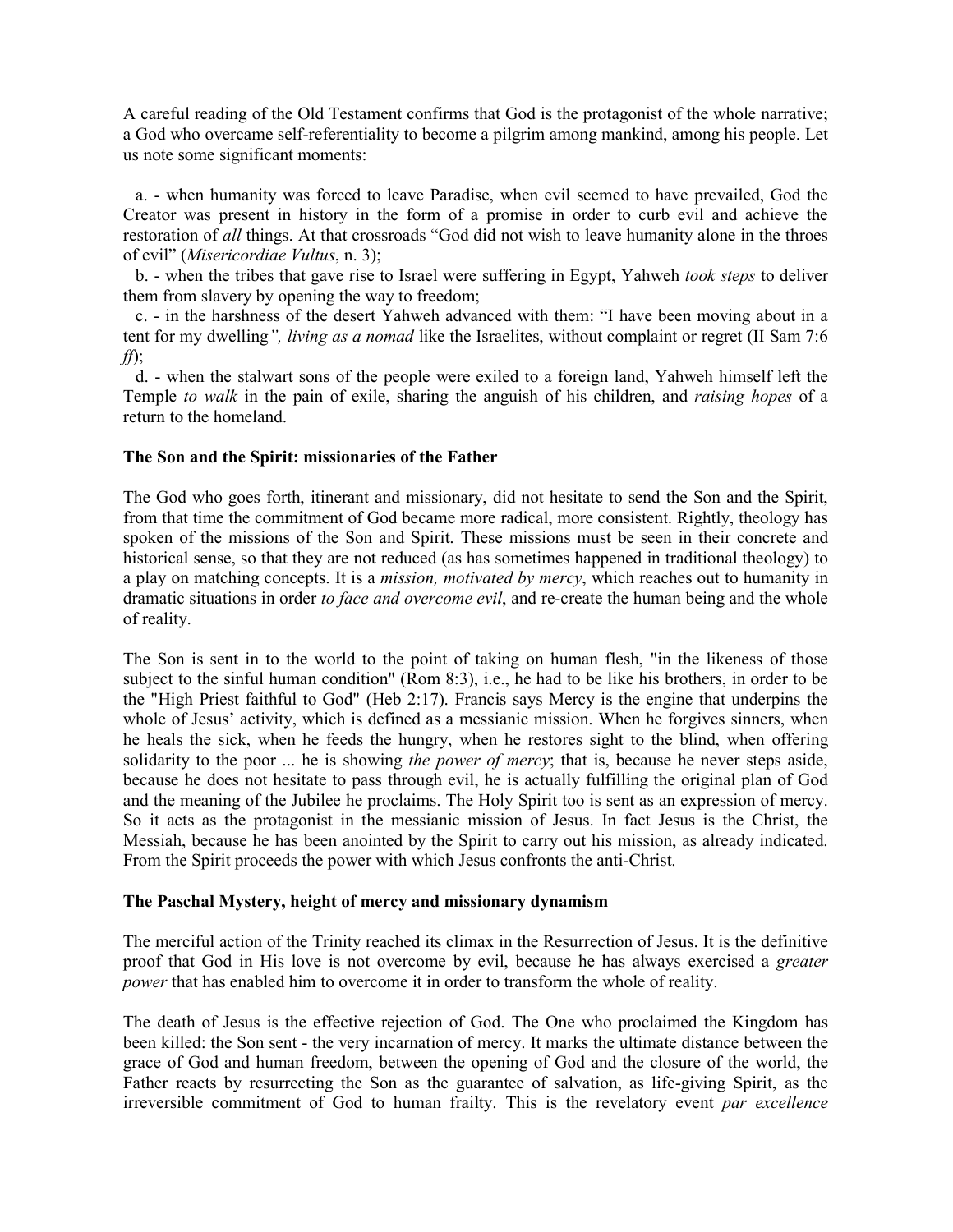because it makes clear how strong the power of love, that is mercy, is. Mercy, contrary to popular belief, is not a sign of weakness, but *the ultimate expression of divine omnipotence*.

Thus, this presupposition, which is crucial to our theme, has two aspects: a) God's definitive intervention has absolutely universal scope, the saving action of the Trinity embraces humanity and the whole of reality;

b) in this universal horizon, infectious joy springs from that announcement which spreads to the ends of the earth, overcoming all barriers, crossing all restraints.

Easter joy, which has its source in the heart of the Risen Christ, leads to missionary dynamism: The Apostles were filled with joy when they encountered Jesus again. The Gospel Accounts bear consistent witness to this and recent Popes have repeated it frequently. Francis takes Easter joy as the starting point (and content) of *Evangelii Gaudium.* Therefore, he appeals: "Let us not flee from the Resurrection of Jesus, let us never give up, come what will!" (n. 3). "Keep your missionary fervour alive" (cf. n. 280). "Do not be robbed of your missionary enthusiasm!" (cf., n. 101).

What must be emphasized (although it is not usually done) is that *Easter joy springs from mercy*: the confirmation of divine mercy, the truth of God's love. Without the mercy of God the Resurrection would not have taken place, nor the dynamism of missionary joy. Francis expressed this dual link at the very beginning of his pontificate: "Jesus, on the Cross feels the whole weight of the evil, and with the force of God's love he conquers it, he defeats it with his Resurrection. This is the good that Jesus does for us on the throne of the Cross" (*Palm Sunday*, 24 March 2013, 28<sup>th</sup> World Youth Day, n. 2).

God's victory over the vicissitudes of history must be proclaimed throughout the world, because it affects humanity as a whole. The proclamation cannot be confined to words alone. It must be achieved in practise through reconciliation between human beings and between ethnic groups, in anticipation of the renewed creation. It is coming about through the action of the Spirit, which transforms those who confess Jesus as Lord and impels churches to leave the Upper Room, to cross borders, to overcome barriers; thanks to this churches are emerging in all cultural and geographical contexts. In those churches of Christ there can be no segregation between men and women, Jew and Gentile, rich and poor. Communion among the churches recreates the unity of the human family because it eliminates the hatred that divides races. What happened at Babel explains the suffering that misunderstanding generates between peoples. Pentecost is the answer of the Spirit: the Church must constantly move towards the others, to be born among others, as an act of mercy that facilitates the encounter between peoples and races.

#### **The Church is born of mercy as a missionary disciple**

"Mercy is the very foundation of the Church's life". Every believer lives the faith as an experience of God's mercy; therefore mercy becomes the criterion for "discerning what is truly of God" (n. 119), the truth of faith and ecclesial identity (*Misericordiae Vultus*, nn. 9-10). "All of her pastoral activity should be caught up in the tenderness she makes present to believers; nothing of her preaching and in her witness to the world can be lacking in mercy". If mercy consists in assuming as its own the needs and suffering of others, it is logical to define the Church as a "missionary disciple". The Pope explains that: "we no longer say that we are 'disciples' and 'missionaries', but rather that we are 'missionary disciples'" (n. 120) to express more clearly that discipleship is intrinsically missionary.

This implies, on the one hand, that one should reflect Easter joy in all one's actions. This irradiation is an essential component of the first proclamation. Francis uses very expressive images to stress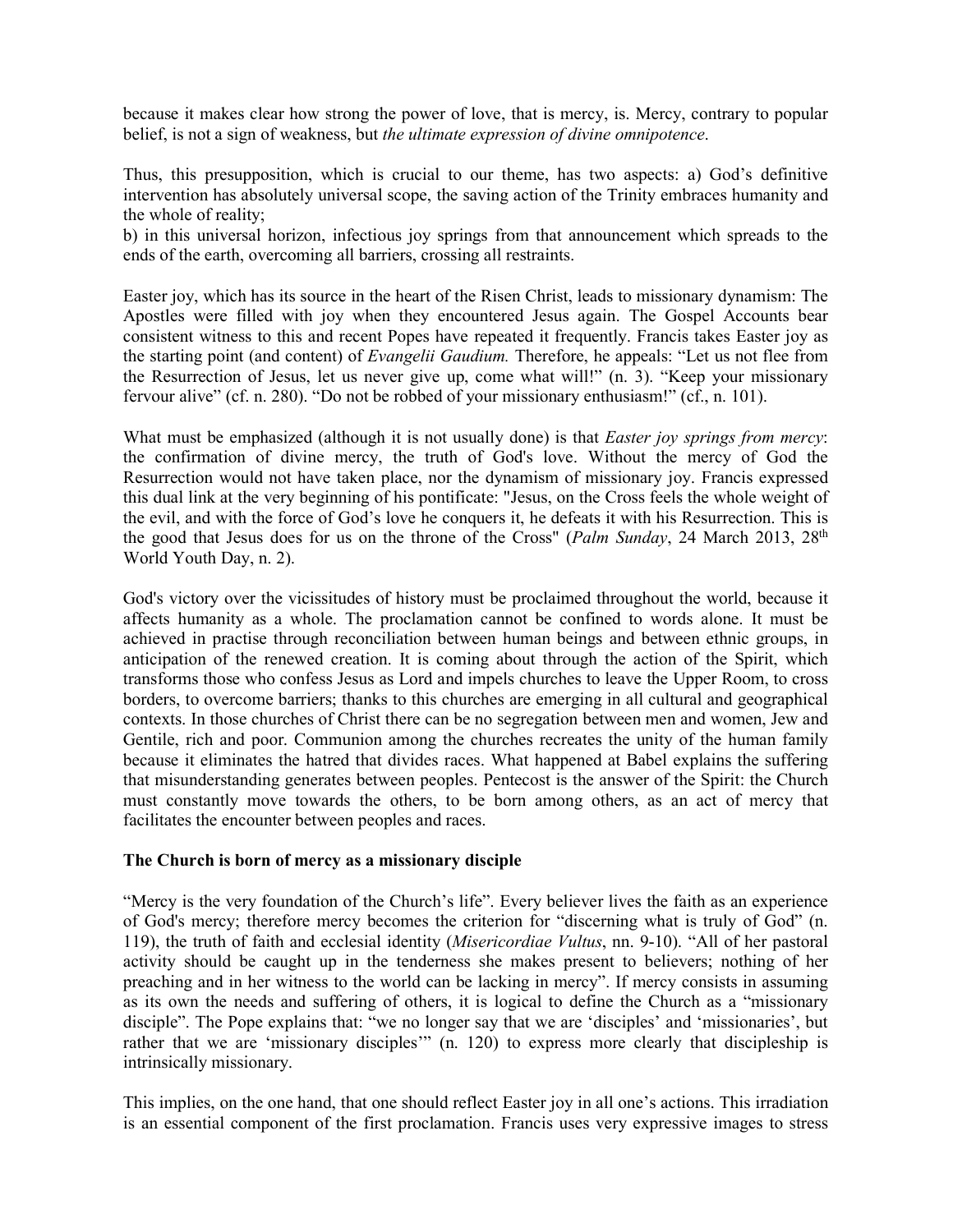this aspect: do not wear a funereal or sour expression, do not live one's charism devoid of Easter joy, do not be enclosed in cold and outdated praxis, do not become a museum exhibit....

On the other hand, one should follow in the footsteps of Jesus who, moved by mercy, wants to go to meet his brothers who are far away or in need. Revelation gives a particularly meaningful interpretation: "I am at the door and knock" (cf. 3:20) quoted at the Consistory before the Conclave in which Francis was elected Pope. He repeated it at his first meeting with the Ecclesial Movements: "Jesus stands at the door and knocks, knocks to be let into our heart" (cf. Rev 3:20) (*Prayer Vigil of Pentecost* for the World Day for Movements, New Communities, Associations and Lay Groups, 18 May 2013). It is not that Jesus is coming from outside to enter the precincts of the Church. It is rather the reverse perspective: Jesus, who feels trapped in the Church, wants to be free of all restrictions to go out to meet those who live in the various existential peripheries.

This logic and approach of mission-centred mercy requires that the Church overcome any temptation to fall into ecclesio-centrism or ecclesial self-referentiality. The Church springs from the dynamic of mercy that impels it to go beyond itself. If this logic is captured as the *raison d'être* of the Church, the key criterion of the pastoral and missionary transformation Francis proposed as the aim of his Pontificate will have been achieved.

## **III. MISSION: EXERCISE OF MERCY**

In light of the above it is clear that "mercy is the very foundation of the Church's life" (n.10) as a Church on mission, which goes forth to the *miseri.* This implies that the mission of the Church reflects and makes it possible to experience the mercy of God and the messianic mission of Jesus. This perspective can enrich current missiology. Below, we highlight some particularly significant aspects.

## **The Last shall be First**

God's experience as deity shows that he had a preference for the poor: "God shows the poor 'his first mercy'" (*EG*, n. 198). His option for the poor cannot be regarded merely as a sociological category since it has authentic theological and divine rank and become *the category par excellence*.

Francis' deep sensitivity is shown by the criteria with which he evaluates and analyzes the current situation and the difficulties faced by evangelization. Many Church leaders and pastoral workers consider the main obstacles to be: secularization, disbelief, atheism, distance from the Church, the closure implicit in immanence or pleasure.... Francis, however affirms clearly and directly, with the strong conviction of the prophets: that it is "an economy of exclusion" (*EG*, n. 53*ff*) because it generates victims: the excluded, marginalized, exploited, outcast, discarded, "left-overs" ... Given this situation the Living God, the God of Life, cannot remain impassive or indifferent, he manifests himself as merciful: "God's heart has a special place for the poor ... God has a special place for them in his heart" (*EG*, n. 197). Consequently, it is logical that the preferential option for the poor should not only have acquired theological rank, as one category among others, but: "this is the first category, because our God, the Son of God, abased himself, he made himself poor" (*Prayer Vigil of Pentecost* for the World Day for Movements, New Communities, Associations and Lay Groups, on Saturday, 18/05/2013). Thus the primacy of the poor is justified Christologically: the poor are the flesh of Christ because Christ has taken on their flesh; in the light of Christ "poverty is learned by touching the flesh of the poor Christ<sup>"</sup> (19<sup>th</sup> Plenary Assembly of the International Union of Superiors General, 8 May 2013. So it is shown in a concrete way that "Jesus Christ is the face of the Father's mercy" (*Misericordiae Vultus*, n. 1).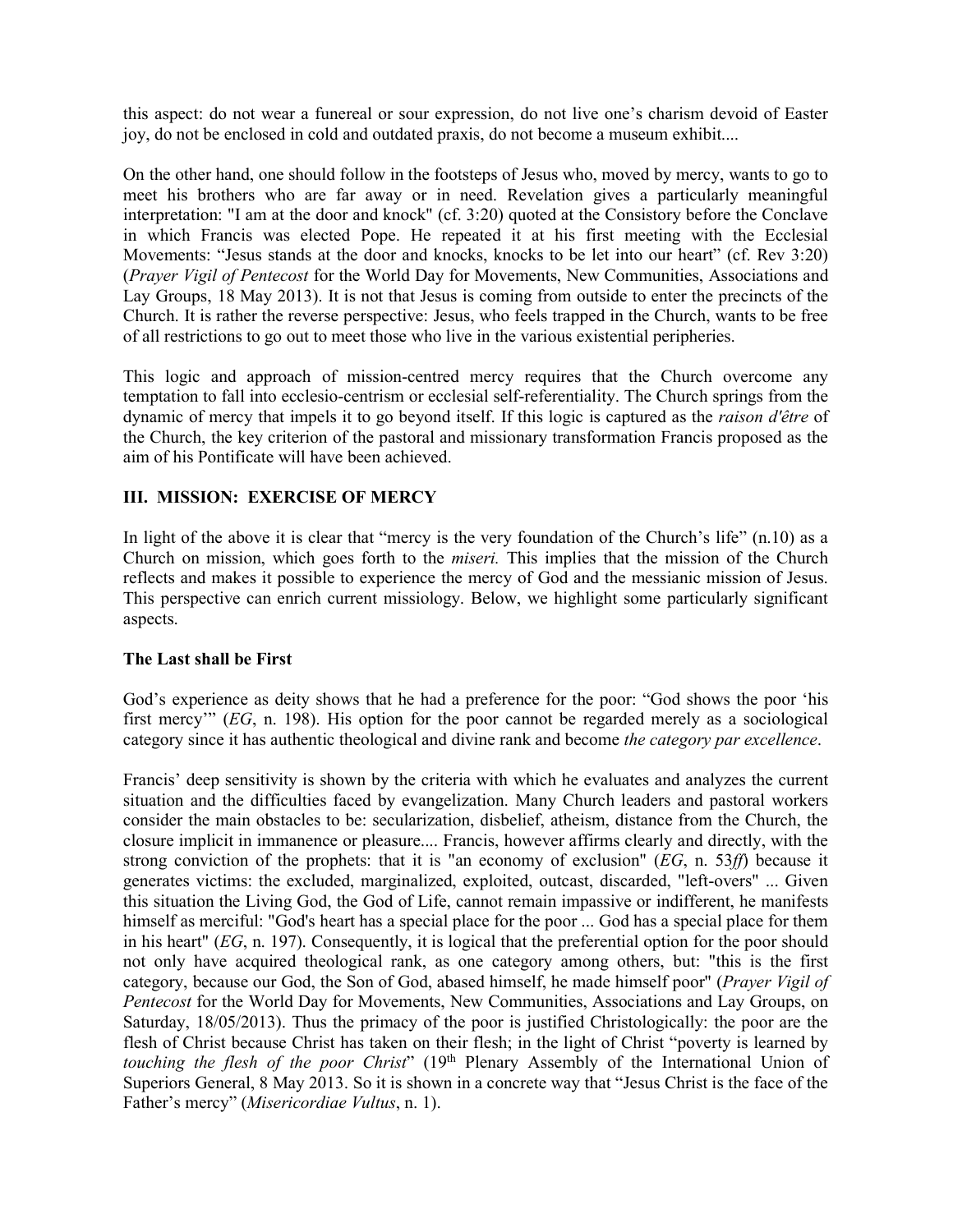It is striking how Francis always mentions the poor when he speaks of God and always refers to God when talking about the poor. God feels a stirring in his gut on seeing the poor and cannot wait to listen and respond to their cry; the poor person is the one who always has God on his side because God continually shows the poor "his first mercy".

The poor are mentioned in their real historical situation. Francis does not attempt to offer a neutral phenomenology of poverty. He has before his eyes the circumstances that cause the suffering of the poor: the population in the urban peripheries and in the rural areas, the homeless, landless, those lacking bread, with ill health, drug-addicts, refugees, indigenous peoples, the elderly who are often lonely, migrants, unborn children, those who die of cold because they live on the streets, every living creature whose life is threatened, the planet that is being exploited and manipulated by human beings.... All this occurs because of perverse or iniquitous mechanisms that favour or increase it. *First*, in such circumstances, we must "mobilize … an attentiveness which considers the other '*in a certain sense as one with ourselves'*" (*EG*, n. 199). In this way the poor become the recipients and criterion of merciful action.

The theological relevance of the poor is shown on another level. They are not simply recipients of our mercy, they are not passive objects of other people's mercy, *they become the protagonists who address us*; indeed, one might say, they are *a form of God's mercy toward us*. "We become fully human when ... we let God take us beyond ourselves in order to attain the fullest truth of our being" (n. 8), to let us manifest what is most divine in us. "True love is always contemplative" and permits us to discover the beauty of the other "above and beyond mere appearances ... appreciating the poor in their goodness, in their experience of life, in their culture, and in their ways of living the faith" (*EG*, n. 199). That beauty and goodness, that sensitivity to the faith must teach us and evangelize us:

So "This is why I want a Church which is poor and for the poor. They have much to teach us not only do they share in the *sensus fidei*, but in their difficulties they know the suffering Christ. We need to let ourselves be evangelized by them. The new evangelization is an invitation to acknowledge the saving power at work in their lives and to put them at the center of the Church's pilgrim way. We are called to find Christ in them, to lend our voice to their causes, but also to be their friends, to listen to them, to speak for them and to embrace the mysterious wisdom which God wishes to share with us through them" (*EG*, n. 198).

The *least* are always those who urge us *to go further*, to the most distant, more difficult, more risky peripheries. The Pope himself has drawn attention to them with his symbolic and prophetic gestures. His trip to Lampedusa showed that situations such as that at Lampedusa are not met only in southern Italy but exist in all the margins caused by the globalization of indifference. His journey to Bangui to inaugurate the Year of Mercy by opening the Holy Door there showed that the Church has its heart in a forgotten poverty-stricken country, afflicted by war and terrorist violence, bereft of hope.... Precisely in such geographically and anthropologically distant places mercy begins to transform hearts and reality.

## **Proclamation is based on the essential: the kerygma and human experience**

The originality of the Christian Message depends on the personal encounter with the Risen One. This is logical, in light of what we are saying, and its centrality should be stressed as Francis does. Do not put the emphasis on secondary issues that hinder the understanding of the Christian proclamation. Moral questions, for example, are only acceptable and credible from the presupposition from which they arise. On this point especially one has to apply the criterion of the hierarchy of truths, in the logic of the original experience of the Church.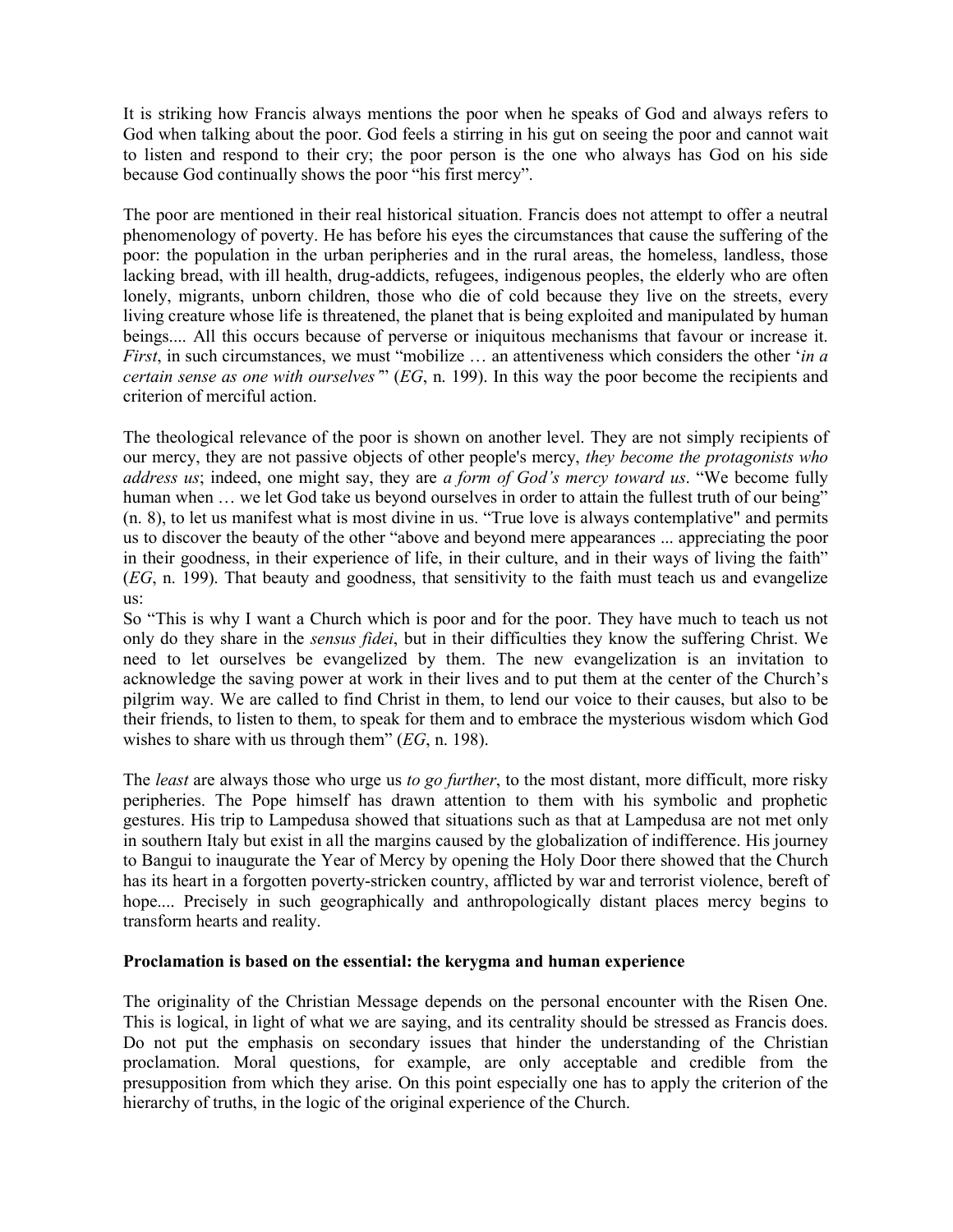Since the core of the Christian message is easily comprehensible to all human beings, no matter how far they may be from the Christian sphere. The Church should not act as one that sets conditions for outsiders to enter it but must act as a mother who welcomes and embraces all. Likewise the Church should serve as a field hospital ready to heal the wounds of those who suffer.

This universal opening is carried out by approaching people with affectionate warmth that makes the harmony of the Gospel resonate. This gives one the key to understand the "Good evening" (*buona sera*) Francis addressed to those present in St Peter's Square on the evening of his Election and to the millions of television viewers (13 March 2013). It was a way of instilling in everyone a receptive attitude to dialogue, encounter.

From another perspective the same concern is reflected in *Laudato Si'*, whose objective is to develop integral ecology as a new paradigm of justice. A global dialogue is proposed to make the Christian proclamation resonate in the common experience *of all* human beings: all are interconnected, because all come from the "dust of the earth"; and all are threatened by, and responsible for, the exploitation and manipulation that is affecting "our common home".

## **In mission mercy becomes prophecy**

Mission is an exercise of mercy, and precisely for that reason it has a prophetic dimension. The Jubilee, as we saw, like the prophetic and messianic mission of Jesus, cannot fail to recognize the structural mechanisms that cause injustice or poverty. Observing this reality implies confronting it and dealing with its problematic situations. Francis himself says: "conflict cannot be ignored or concealed. It has to be faced" (*Evangelii Gaudium*, n. 226). Indeed, he told the Assembly of Superiors General: "We need to caress conflict" (Conversation entitled: "Wake Up the World", held at the *Salesianum,* Rome, from 27 to 29 November 2013). Obviously it must be tackled in a humble, simple way, free from the dynamics of violence. However, conflict must be faced willingly head on in order to "resolve it and to make it a link in the chain of a new process" (*EG,* n. 227): to transform reality.

In the perspective of universal mission, in line with Francis' style, prophecy must address three basic levels or spheres: the current civilization as a whole, the sensitivity of those who inhabit this *scenario*, the Church itself.

Mercy calls into question our current civilization because the globalized world is being dominated by an anonymous, impersonal paradigm that is insensitive to the negative consequences it has on many people, especially the weakest. The techno-scientific paradigm, especially when it is allied with the economy, seeks above all to dominate and control reality for profit.

It would be irresponsible not to recognize the positive aspects of technological development. But it would be even more irresponsible to fail to denounce the perverse logic that is spawning: "evil crystallized in unjust social structures" (*EG*, n. 59) and excludes as unwanted those who neither consume nor produce. This dynamism affects real individuals, but also entire countries and continents. So Francis warns, quoting John Paul II, "the present-day mentality… tends to exclude … from the human heart the very idea of mercy" (*Misericordiae Vultus*, n. 11).

This mentality contributes to a homogeneous one-dimensional human being (*Laudato Si'*, n. 106*ff*), both in its modern form and its postmodern form. According to the former, man adopts a Promethean attitude which only seeks material progress, relying on technology to solve all the problems and on the earth's inexhaustible resources. In its postmodern form it may fall into a practical relativism which only seeks to satisfy its own desires and needs. In each case a pitiless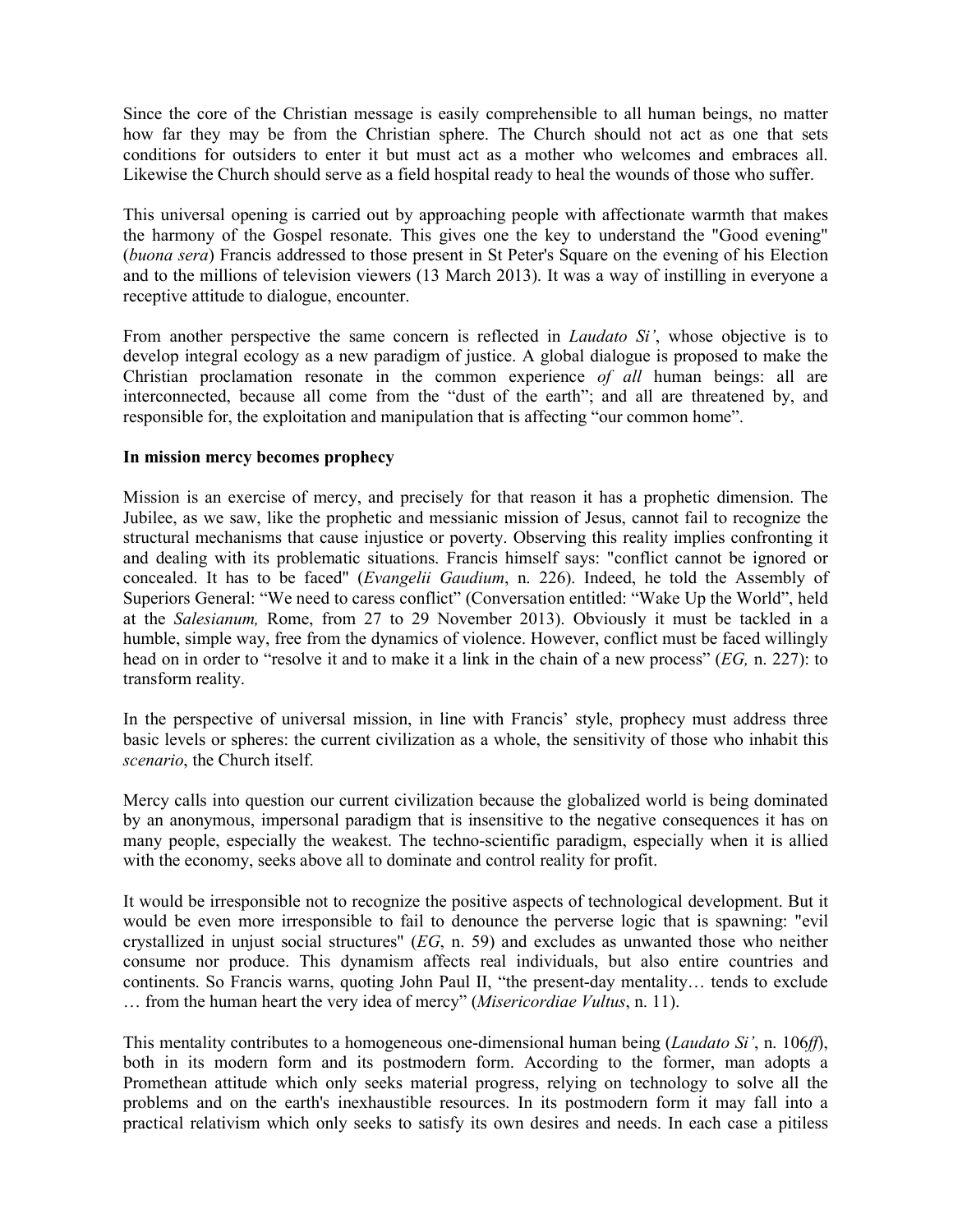attitude is taking hold: to live as if the other did not exist, placing oneself at the center, consuming and exploiting the planet's resources beyond measure, rejecting the inclusion of all.... So the globalization of indifference spreads, which ignores the suffering of others, and blocks outreach to the needy.

Mercy is also a prophetic challenge to the Church. The Church could risk falling into complacency like many institutions: seeking safety above all in means and appearances. Likewise, each Christian and each Church minister might come to accept worldly values and thus seek opulence, money and power. It is the Church closing in on herself. In the face of this temptation the Pope prefers "a Church which is bruised, hurting and dirty", because he has been along the streets and met real people; "rather than a Church which is unhealthy from being confined and from clinging to its own security" (*EG*. n. 49).

## *Inter gentes* **and** *Ad Gentes*

Traditionally mission was understood as going out *ad gentes* to people. In this way the Church recognized the words of the Risen Lord in the mission mandate. This concept encapsulated and sustained mission in modern times: "Go therefore and make disciples of all nations", to the people who are far away in foreign countries. The symbols and the imagination of Western Christians were fueled by this perspective.

Recently a corrected or alternative proposal has been muted: people speak of mission *inter gentes*. The reason is clear: the mission *ad gentes* bears all the negative connotations of colonialism and the cultural ethnocentrism of the Western Christian world. *Ad gentes* cannot reflect the logic of mercy but of arrogance and domination.

The mission *inter gentes* has a different style: one of closeness, solidarity, dialogue and joy; the missionary does not come from elsewhere with a strange message but shares in the actual conditions of those who live in that place. It is therefore easier to be in sympathy with the needs and expectations of one's neighbor; entering into a friendly relationship with the local cultural and its religious traditions, which makes possible the emergence of vital local churches....

Neither mercy nor the missionary tradition of the Church can justify a sharp contrast between the two models. Each of them possesses a nucleus of truth that must be maintained and integrated. To live *inter gentes* is certainly an exercise of mercy. However it is no longer the mission *ad gentes:* it implies a going forth, an act of generosity, humility, openness of heart (it cannot be denied that at times there has been an ethnocentric attitude, but this should not affect its original genuine meaning).

## **Orthodoxy, orthopraxis, orthopathos**

These three terms express some of the tensions underlying current missiology (and consequently of missionary praxis). *Orthodoxy* synthesizes the traditional model of mission: the great concern to defend right doctrine, and therefore it focuses on doctrine and worship. Thus catechesis and the sacraments became priority objectives (without knowledge of the fundamental truths of faith and without receiving Baptism salvation would be impossible).

This model has been questioned by modern sensibilities, which place praxis at the centre: the important point being - not knowledge of doctrine but - to change reality through appropriate action: *orthopraxis*. Doctrine does not address the social reality in its complexity, and therefore does not commit itself to transforming the world. This is because it could be accused of complicity